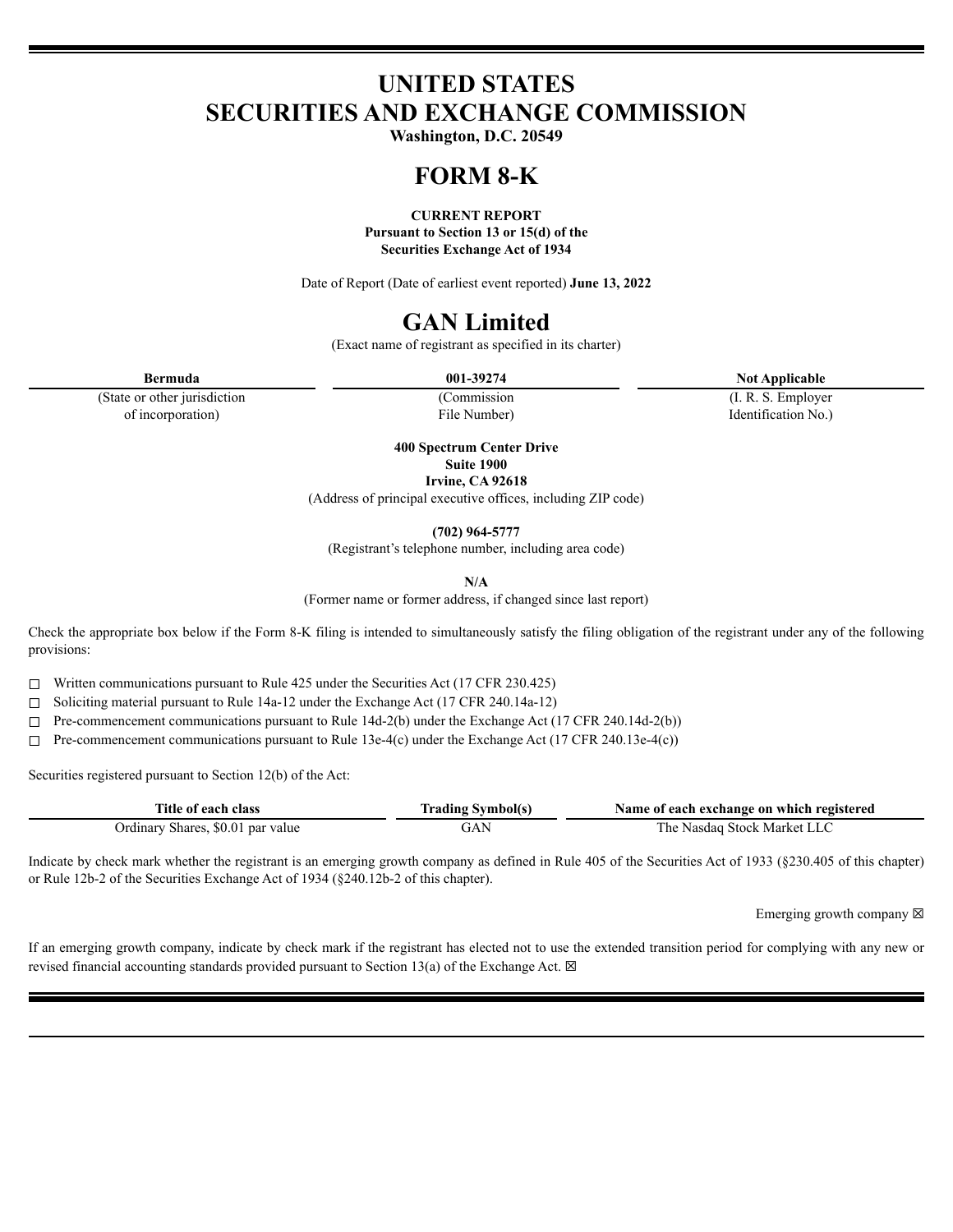#### **Item 5.07. Submission of Matters to a Vote of Security Holders.**

At the Annual Meeting of Shareholders (the *"Annual Meeting"*) of GAN Limited (the *"Company"*) on June 13, 2022, the shareholders considered and approved two proposals, each of which is described in more detail in the Company's 2022 definitive proxy statement filed with the Securities and Exchange Commission on April 29, 2022 for the Annual Meeting.

The results detailed below represent the final voting results as certified by the Inspector of Elections:

#### **Proposal 1**

The shareholders elected the following two directors to hold office until the 2025 annual meeting of shareholders or until their successors are duly elected and qualified based on the following votes:

| <b>Director</b>                | For       | Withheld  | <b>Broker Non-Votes</b> |
|--------------------------------|-----------|-----------|-------------------------|
| David Goldberg                 | .368,103  | 5.123.538 | 7,759,073               |
| T <sub>1</sub><br>Karen Flores | 1,462,916 | 4,028,725 | 7,759,073               |

### **Proposal 2**

The proposal to ratify the appointment of Grant Thornton LLP as the Company's independent registered public accounting firm for the fiscal year ending December 31, 2022 was approved based on the following votes:

| . о.<br>$ -$ | ___ |  |
|--------------|-----|--|
| . .          |     |  |
|              |     |  |